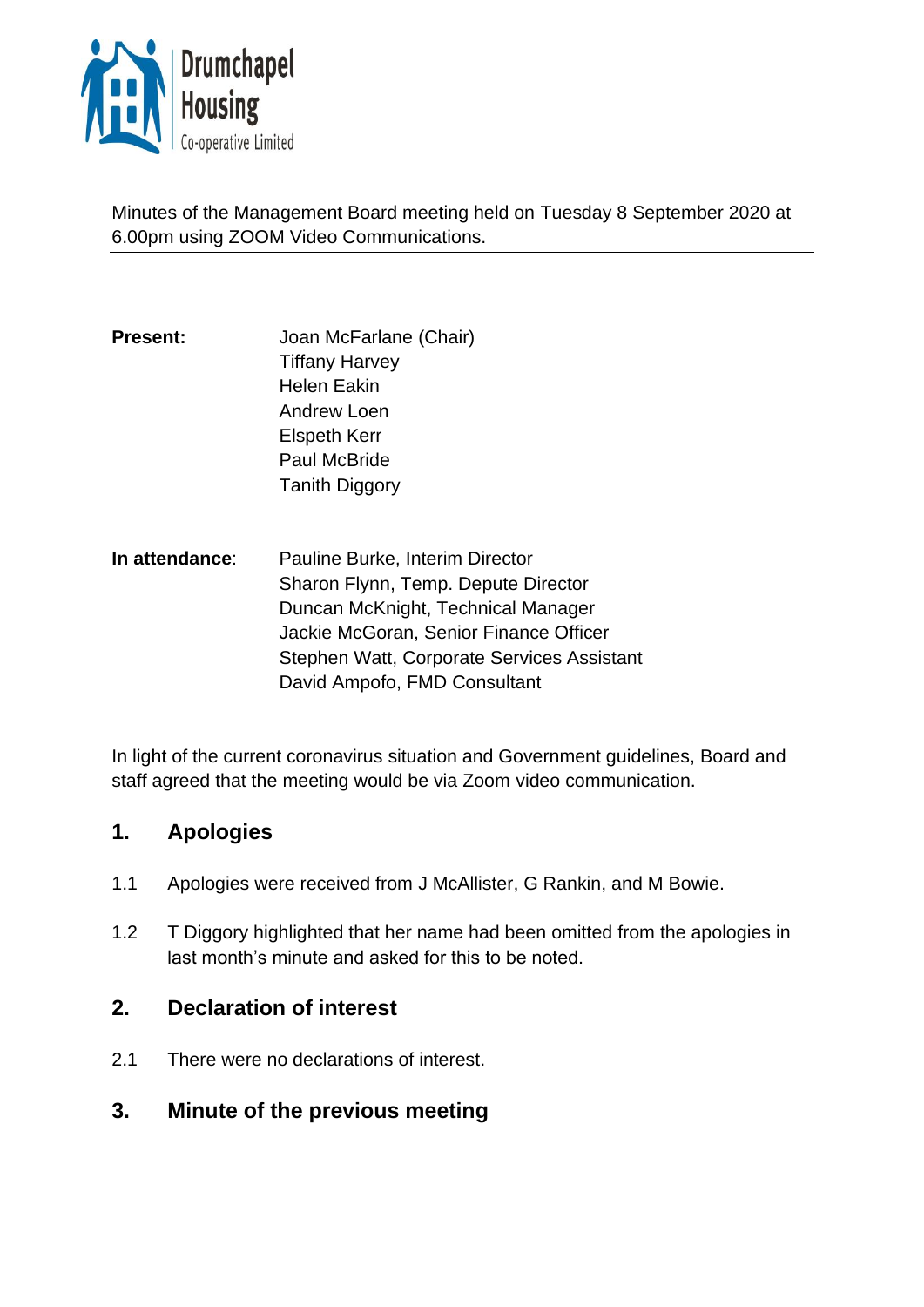3.1 The minute of the meeting on 4 August was proposed by E Kerr and seconded by H Eakin. These minutes will be signed at the first available date after lockdown.

#### **Action – S Watt**

## **4. Matters arising**

4.1 There were no matters arising.

## **5. Acting Director's report**

## **5.1 Management Accounts to June 2020**

- 5.1.1 J McGoran presented to the Board the management accounts for the period to 30 June 2020. The total comprehensive income (surplus) for the year to 30 June 2020 was £220,214 v budgeted surplus of £75,283 resulting in a favourable variance of £144,931.
- 5.1.2 Most of the operating costs are showing positive variances which can be largely attributed to the reduction or postponement of services/ programs due to lockdown measures imposed by the government due to the global Covid-19 pandemic. J McGoran advised that as restrictions are lifted, services and programs will restart and spends should come more into line with budgets by year end.
- 5.1.3 J McGoran highlighted KPI results in particular Arrears Ratio which is 2.15% against a target of 1.85% for the first quarter. Board were advised that in real terms arrears have increased by just under £13k and although the situation is very challenging, staff continue to monitor arrears closely, supporting tenants to maximise their income and agree repayment arrangements where applicable.
- 5.1.4 The Co-operative's financial position remains robust however the UK is still impacted by Covid-19 and therefore there is still an element of uncertainty as to what the coming months will bring. J McGoran advised that staff will continue to monitor the situation for early signs of potential impacts on the Co-operative's finances.
- 5.1.5 The Co-operative met its loan covenants in the first quarter to 30 June 2020
- 5.1.6 The Board approved the Management Accounts to 30 June 2020.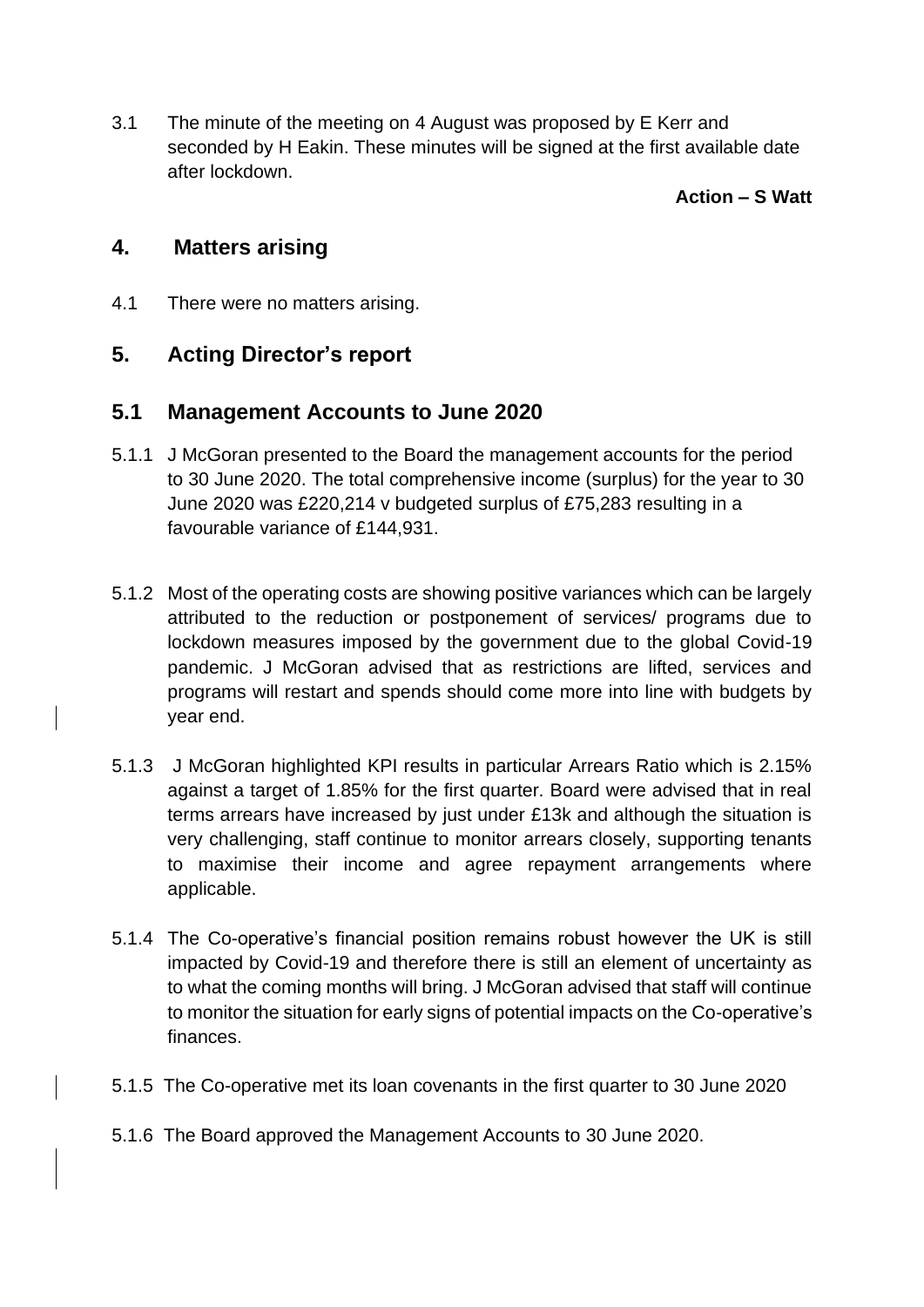## **5.2 Shawbrook Bank – 1-year fixed term deposit rollover**

- 5.2.1 D Ampofo advised the Board that the Co-operative's £85,000 1 Year Fixed Interest deposit with Shawbrook Bank will mature on 13 September 2020 which is one of the better rates on the market. It is therefore recommended that £85,000 should be rolled over into the Shawbrook 1 Year fixed term deposit.
- 5.2.2 Board approved the rollover of the 1 Year Fixed Interest deposit. **Action – J McGoran**

## **5.3 30-year long term projections**

- 5.3.1 D Ampofo presented a summary of the Co-operative's 30 year projections highlighting the key issues facing the business which include rent levels, higher rent arrears, interest rates, inflation, welfare reform and the possible impacts of Covid-19 amongst others.
- 5.3.2 The Board were informed of the main assumptions used and outcome projections based on these assumptions. This showed there were no material concerns regarding financial indicators and no issues expected regarding loan covenants. Additionally, sensitivity analysis and stress testing using various scenarios was carried out, the results of which D Ampofo discussed with Board.
- 5.3.3 The Board approved the 30-year long term projections.

## **D Ampofo left the meeting at 7.00pm.**

## **5.4 Annual Assurance Statement – update**

- 5.4.1 Following the outcome of SHR consultation which had been issued to Board, the deadline for landlords to complete their Annual Assurance Statement was extended from October to November; and the Tenant Report Card covering the Scottish Social Housing Charter had been extended from October to December. P Burke advised that although we are in an advanced position with this work, Board were asked to approve the new deadlines to assist staff, Board and tenants as is often the case that additional guidance is provided when deadlines are extended, and it would be prudent to anticipate this.
- 5.4.2 S Flynn requested that, if Board approved the new deadlines, a special meeting would be required to approve the Annual Assurance Statement and suggested this takes place on 24 November 2020 over Zoom video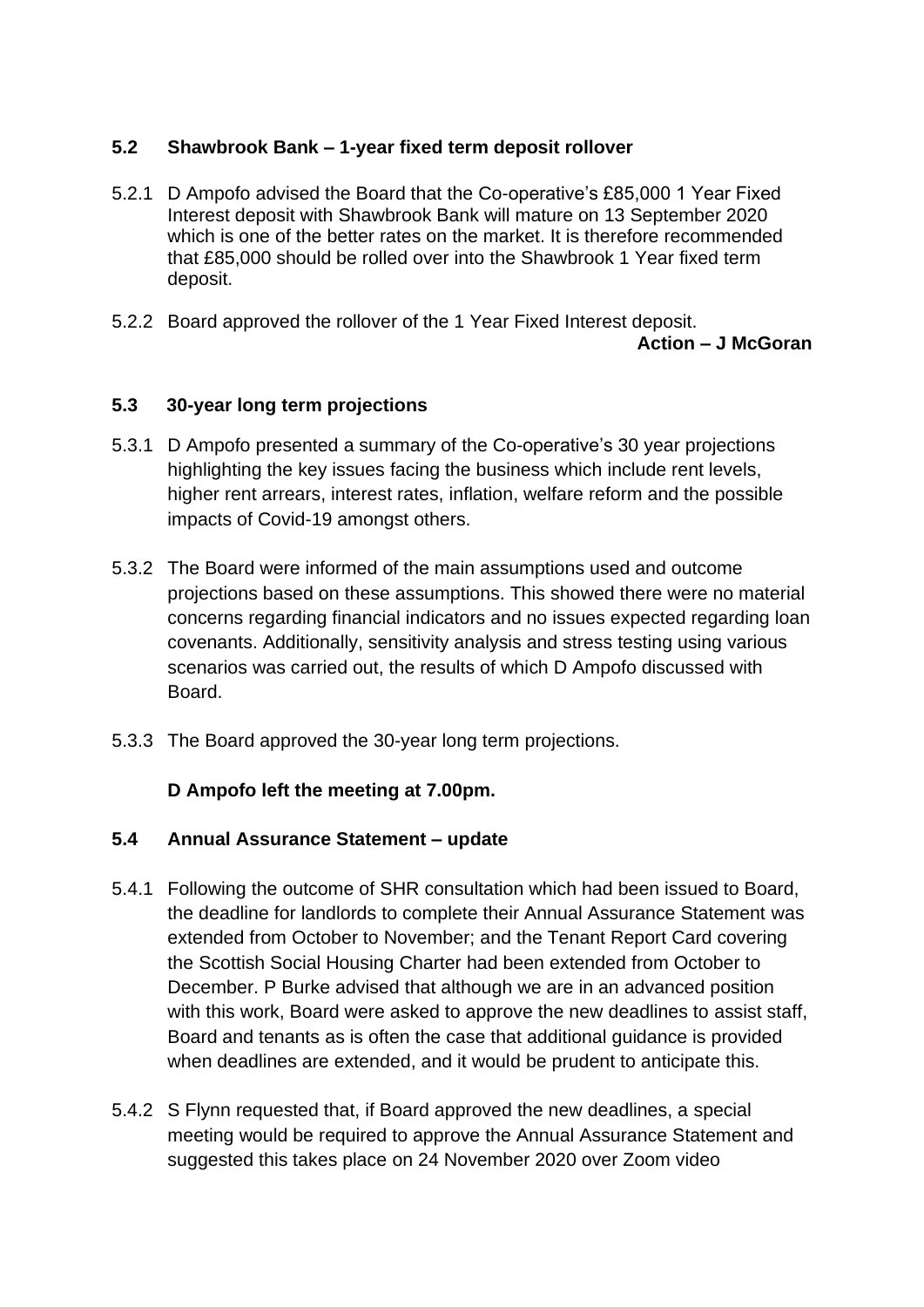conferencing. The Tenant Report Card could be approved at the Board meeting on 1 December.

5.4.3 The Board approved the new deadline dates for the AAS and Tenant Report Card, and for the Special Meeting to take place on 24 November 2020.

## **5.5 Board Induction Report**

- 5.5.1 P Burke advised the Board that a Board Induction paper was due to be presented at this meeting following the Annual General Meeting (AGM). Due to the re-scheduling of the AGM to 10 September after Covid-19 restrictions impacted, this paper will now be presented after the rescheduled AGM.
- 5.5.2 Board note the Board Induction update.

## **5.6 Management Team report**

- 5.6.1 The Senior team presented a report on the broader impact of Covid-19 on the Co-operative. Remote working remains the default position although the Government position is that non-essential offices may be deemed feasible to be re-opened no earlier than 11 September 2020. P Burke advised that we remain in Government Route Map Phase 3 and still following directive of working from home, however this is subject of review.
- 5.6.2 Updates were provided on face to face meetings with staff, stress questionnaires, and that some staff roles had changed to support business needs.
- 5.6.3 One staff member remains on furlough at present, with the scheme due to close on 31 October 2020.
- 5.6.4 The reactive repairs service re-commenced on 7 September 2020.
- 5.6.5 The Board noted the Management Team report.

# **6. Temporary Depute Director's report**

## **6.1 Exceptions Report – Arrears performance**

6.1.1 S Flynn provided the Board with the exceptions report to highlight the current position on rent arrears at 31 August 2020 which have increased since 31 March 2020. Gross rent arrears at 31 August 2020 were £100,215.69 (4.6%). Board noted that net arrears following expected payment of HB and UC are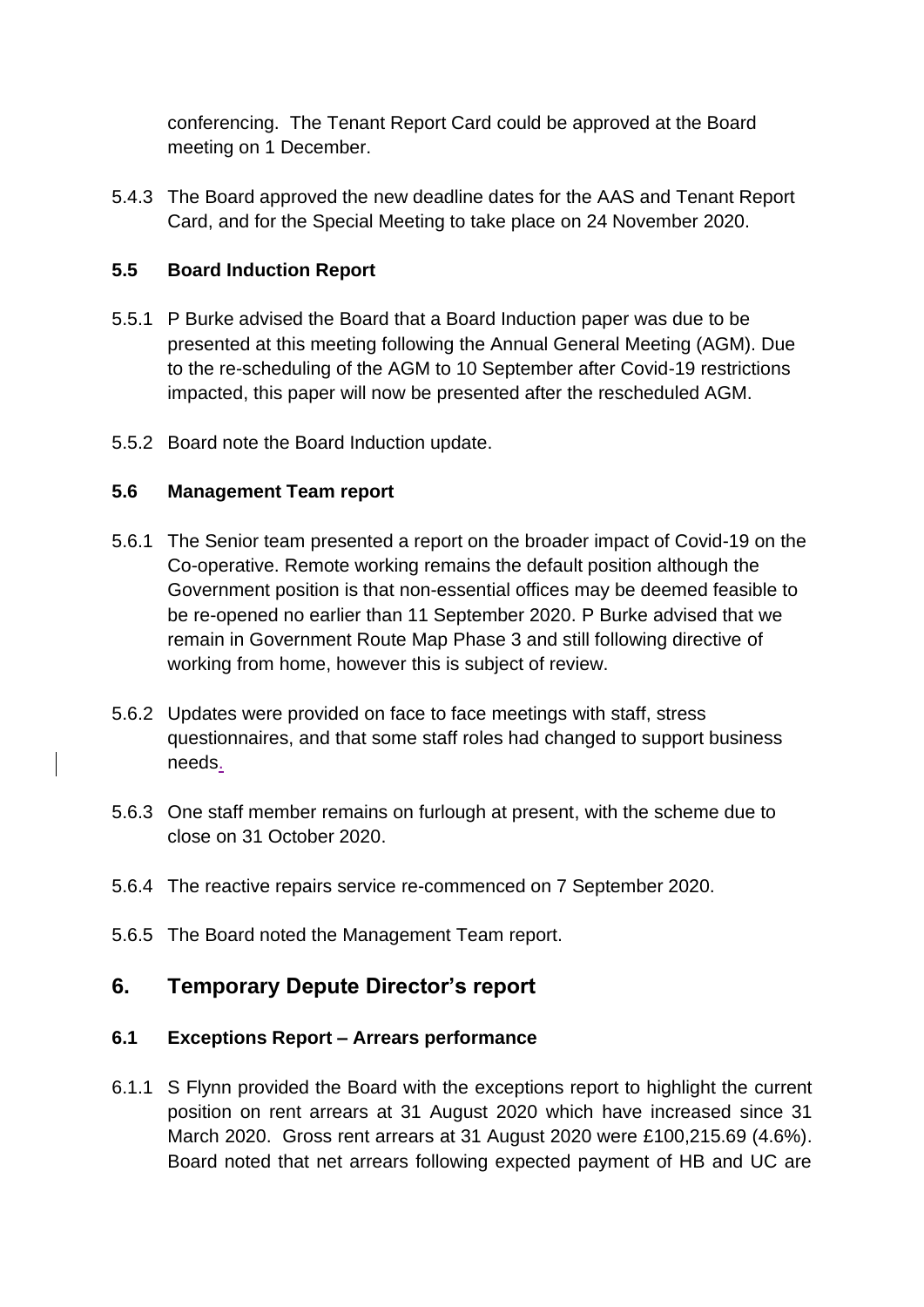£52,948 (2.44%) and therefore an increase of approximately £3,000 since 31 March 2020.

- 6.1.2 Board noted that the two tenancies that had court actions put on hold had now ended due to abandonment with debts of £8,627 and has seen an increase in the former tenant arrears to £24,721.
- 6.1.3 The Board noted the Exceptions report.

#### **6.2 Maintenance spend to 30 June 2020**

- 6.2.1 D McKnight presented the report and updated Board on expenditure incurred on reactive repairs, general repairs, technical surveys and cyclical repairs to 30 June 2020.
- 6.2.2 Board were advised that an overall favourable variation of £89,657 presently exists across all categories. This primarily related to the impact of Covid-19 suspending/interrupting programmes, however, the majority of services had subsequently commenced or were in the process of recommencing and it was anticipated that as restrictions eased, actual spend will come into line with budgets**.**
- 6.2.3 The Board noted the maintenance expenditure update.

#### **6.3 Maintenance progress report**

- 6.3.1 D McKnight provided a report on tenders for kitchen and boiler replacement and advised the Board that since the papers were issued he had revisited project costs for kitchen and boiler replacements, taken from the 5-year financial plan.
- 6.3.2 This has identified that the projected costs for year 1 incorporated an element of ad-hoc replacements for kitchens and boilers. For the purpose of this procurement, the ad-hoc costs require to be deducted. This has resulted in the projected expenditure for this project being revised from £678,770 as originally reported to £626,023.
- 6.3.3 Board were asked to note this information and approve the appointment of L & D Plumbing & Tiling Services Ltd, subject to negotiation and the contract value being brought in line with the revised projected expenditure of £626,023.
- 6.3.4 Updates were provided on the procurement of window and bathroom replacements and the possibility of progressing a special Board meeting was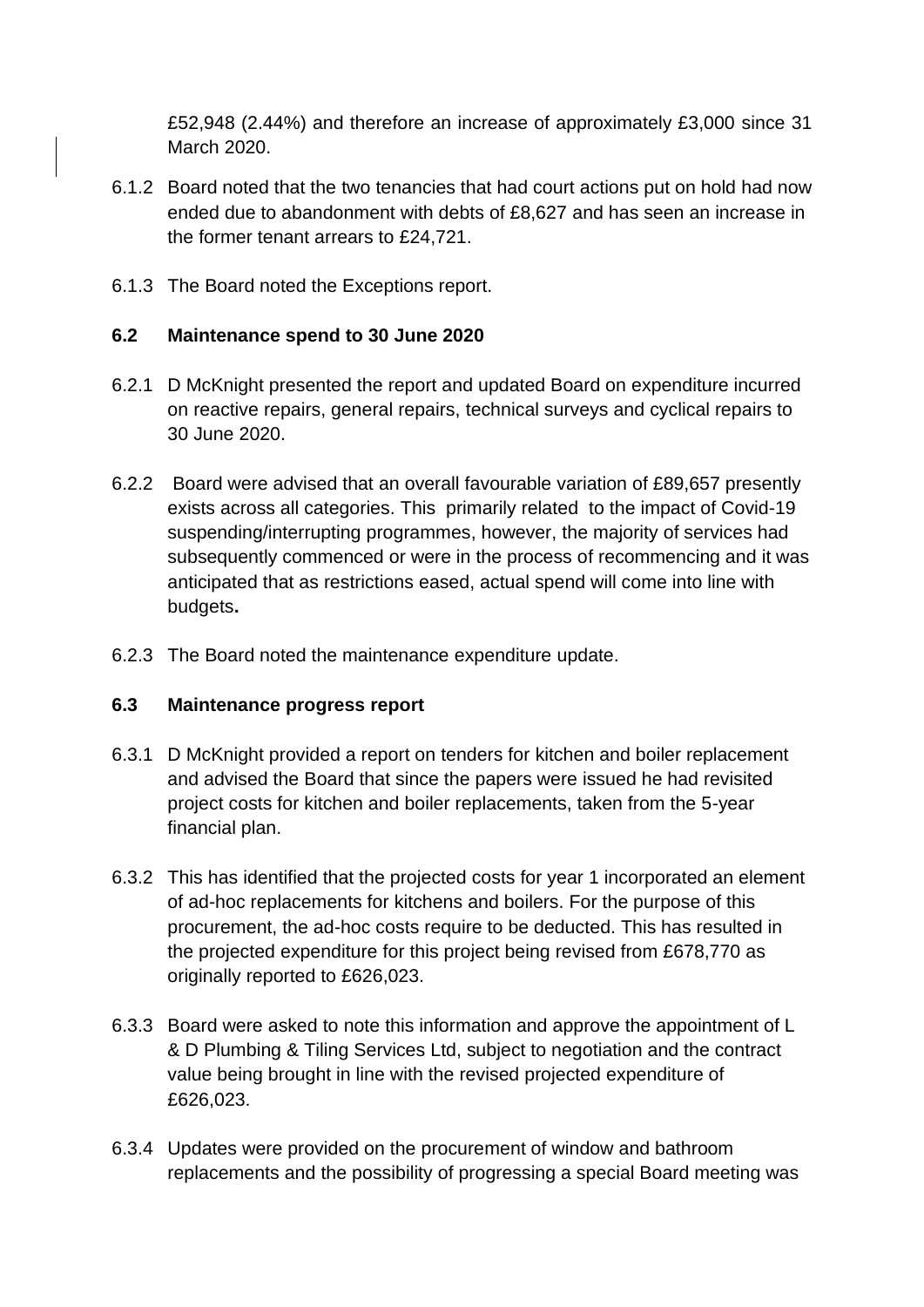discussed to accommodate the early appointment of contractors and progression of the projects.

- 6.3.5 The Board noted the progress in relation to planned maintenance, agreed to:
	- award L&D Plumbing & Tiling Services Ltd. the contract for kitchen and boiler replacement contract, subject to negotiations and the contract value being brought in line with revised projected expenditure of £626,023.
	- holding a special meeting on 24 September 2020 at 6.00pm to award contracts for window and bathroom replacement

## **Action - DMcK**

## **6.4 Report on tenders – Electrical inspection and testing**

- 6.4.1 D McKnight presented the report on tenders for electrical inspection and testing. The most economically advantageous tender, in terms of quality and price was submitted by Magnus Electrical Services Ltd.
- 6.4.2 Board noted the report and agreed to award Magnus Electrical Services Ltd. the contract for electrical inspection and testing.

## **6.5 HCSP Letter on Homeless Lets**

- 6.5.1 S Flynn presented the request received from Glasgow City Council (GCC) and the Health and Social Care Partnership (HSCP) seeking landlords to increase lets for the remainder of 2020/21 from 43% to 90% to assist in the housing of homeless persons.
- 6.5.2 Following discussion on the request and options presented, it was agreed that the Co-operative was keen to assist with rehousing homeless people and had provided temporary accommodation for this purpose and was willing to increase lets to 65% as 90% felt too high an impact on the area.
- 6.5.5 The Board approved S Flynn responding to the request with Option 3. **Action – S Flynn**

## **6.6 Quality Efficiency Forum – Annual Statistical report 2019/20**

6.6.1 S Flynn presented the Annual Statistical Return (ASR) produced by the Quality and Efficiency Forum (QEF) highlighting top performance on 6 indicators and 3 middle performance indicators. Another organisation had already contacted the temp. Depute Director to ask about our approach to rent management due to ongoing improvements over the last three years. Sharon also noted two typing errors on page 63-spelling of outcome at 4.1 and page 64 with the regulatory standards incorrect for the paper.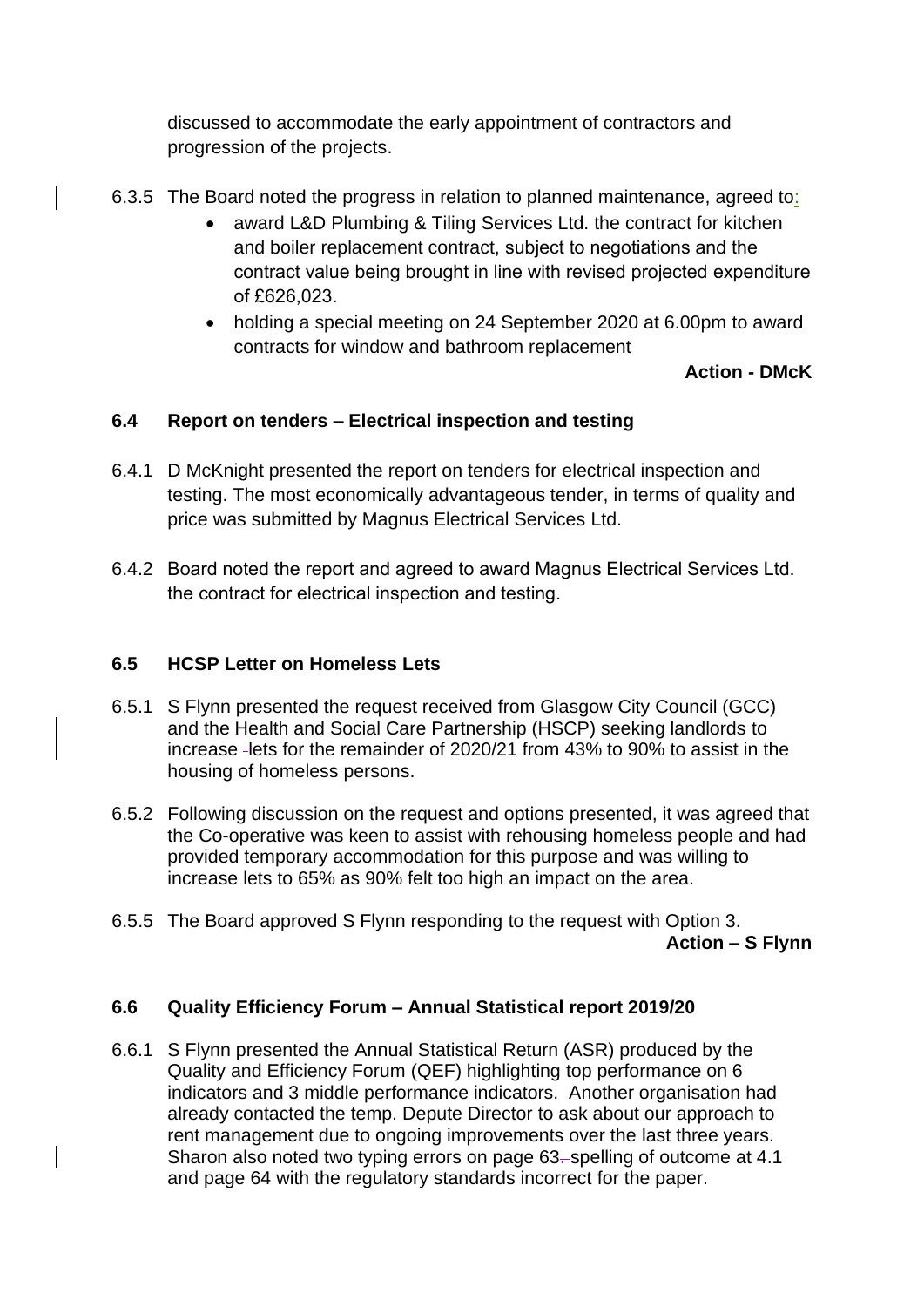6.6.2 The Board noted the QEF return and thanked staff on good results.

#### **6.7 Asbestos Management**

- 6.7.1 D McKnight updated board on the progress of planned asbestos surveys and impact that Covid-19 had upon works programmed for late 2019/20. It was recommended that the budget for 2020/21 be increased to accommodate the uncompleted work. The provision of additional spend to carry out a review of asbestos management arrangements was also requested to embrace best practice and ensure compliance.
- 6.7.2 The Board approved the report and agreed to:
	- increase the budget for asbestos works by £7,100
	- increase the budget for consultancy works by £5,000

## **At 7.50pm, Standing Orders were suspended.**

#### **6.8 Procurement of gas maintenance**

- 6.8.1 D McKnight updated Board in relation to the collaborative (DRUMCOG) procurement of gas maintenance and delay arising from Covid-19. As a consequence, negotiations were taking place to extend the current contract by three months and partners were examining value for money that could achieved by using the Scotland Excel framework for this procurement.
- 6.8.2 The Board noted the update on procurement of gas maintenance.

## **7. Policy review schedule**

- 7.1 P Burke referred to the Policy Review schedule attached at item Ag7.1(i) and sought Board approval for a review of the schedule timescales for policies which have not met the date for review due to the impact of Covid-19. It was also asked of the Board to consider a Board Working Group to work with the Depute Director on policies and the review timescales.
- 7.2 The Board noted and approved the policy review schedule to:
	- Extend the deadline for policies identified on Appendix 3
	- Form a working group to review policies that can be combined and agree new timescales to an annual, three and five-year programme.
	- Note that HR consultancy support will now be sought to progress the HR policies as per reviewed deadlines.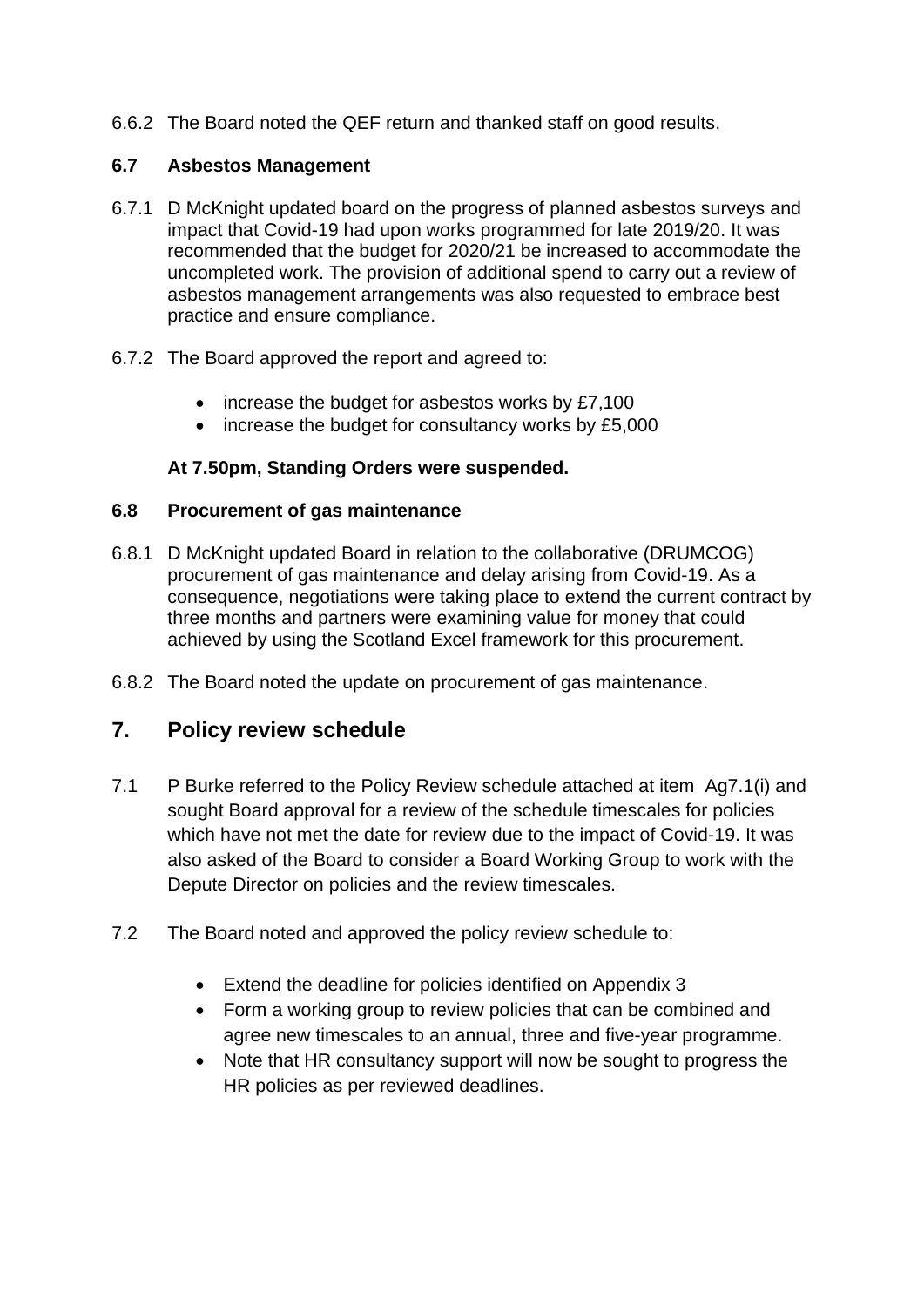## **8. Governance**

#### **8.1 Membership Report**

8.1.1 There were no prospective members brought to this meeting as per Rule 7.3 as the meeting was held within fourteen days before the date of a general meeting.

#### **8.2 Notifiable Events**

- 8.2.1 The notifiable events report was presented to the Board.
- 8.2.2 The Board noted the notifiable events update.

## **9. Audit, Risk and Staffing sub-Committee**

9.1 The Board noted the minutes from the Audit, Risk and Staffing sub-Committee on 7 May 2020. There were no recommendations from these.

## **10. Any Other Competent Business**

- 10.1 P Burke updated the Board that we had received 25 Proxy votes, 10 Board Members attending, and 26 intentions to attend the Annual General Meeting (AGM) on 10 September. With a possible 61 attending, it was recognised that the virtual AGM could feasibly provide us with our highest attendance for an AGM in recent years.
- 10.2 P Burke sought the Board to agree that Board Appraisals would be carried out via Zoom Video Conferencing or phone call by trainer, Stuart Eglinton for the sum of £2,500. The Board were happy to progress this during October or early November.

## **Action – P Burke**

10.3 P Burke and members discussed the Director's annual appraisal. Board agreed to carry out the appraisal once the Board appraisals had taken place therefore, a date would be scheduled for middle of November 2020 with the Chair and two other members carrying out the appraisal. Stuart Eglinton will facilitate the Director's appraisal for the Board.

## **Action – P Burke**

10.4 A donation request has been received by G15 Bus Service. P Burke to bring this to the next meeting in October after an update is provided by G15 before any decision is taken. **Action – P Burke Action – P Burke**